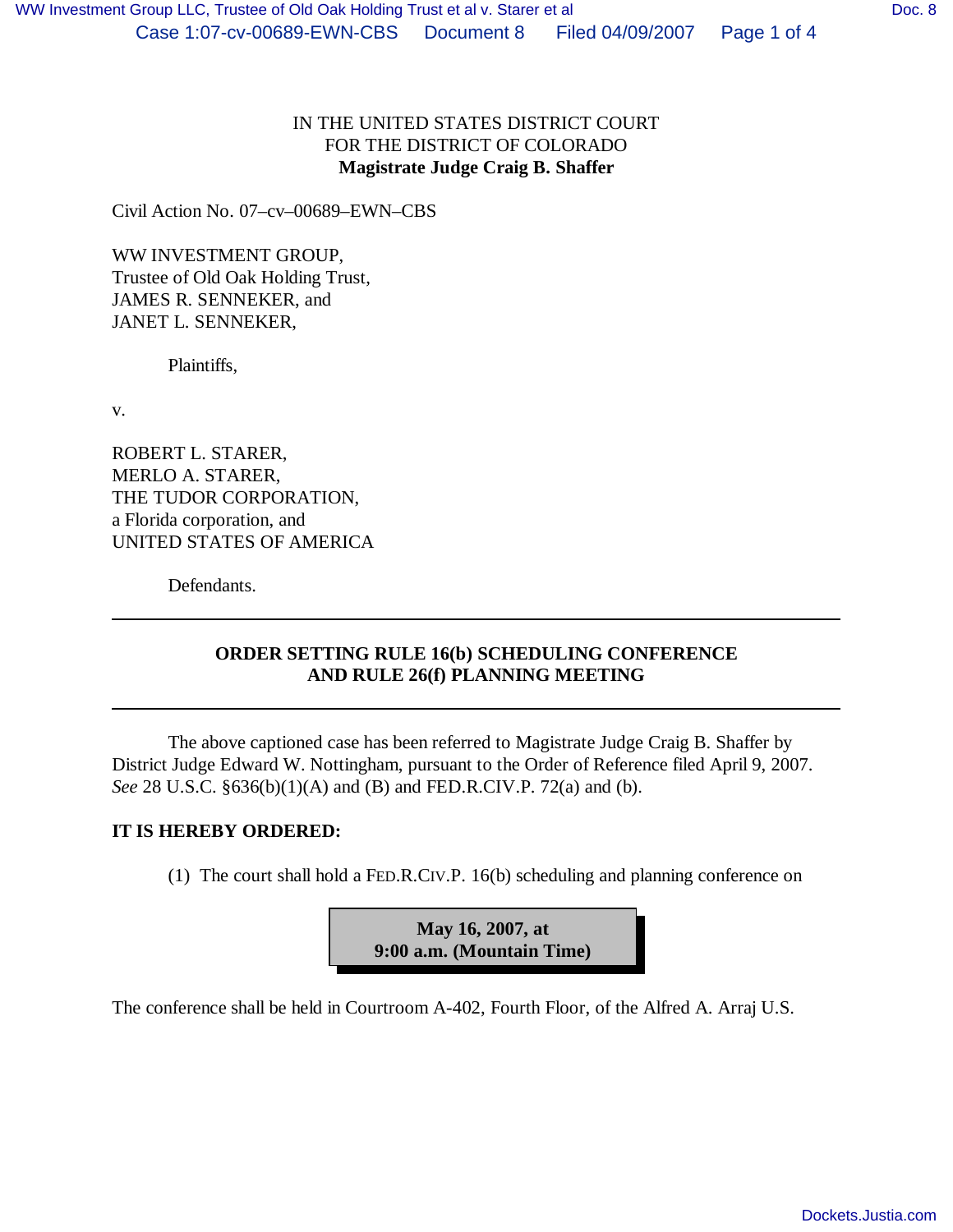Courthouse, 901 19<sup>th</sup> Street, Denver, Colorado. If this date is not convenient for any party<sup>1</sup>, he or she shall confer with opposing parties and contact the court to reschedule the conference to a more convenient time. **Please remember that anyone seeking entry into the Alfred A. Arraj United States Courthouse will be required to show valid photo identification. See D.C.COLO.LCivR 83.2B**.

A copy of instructions for the preparation of a scheduling order and a form scheduling order can be downloaded from the Court's website at www.co.uscourts.gov/forms-frame.htm (Click on "Civil Forms" in the blue box at the top of the screen and scroll down to the bold heading "Standardized Order Forms"). Parties are to prepare the proposed scheduling order in accordance with the Court's form.

The parties shall submit their proposed scheduling order, pursuant to District of Colorado Electronic Case Filing ("ECF") Procedures V.L., on or before:



(2) In preparation for the scheduling/planning conference, the parties are directed to confer in accordance with FED.R.CIV.P. 26(f), on or before:

**April 25, 2007**

The court strongly encourages the parties to meet face to face, but should that prove impossible, the parties may meet by telephone conference. All parties are jointly responsible for arranging and attending the Rule 26(f) meeting.

During the Rule 26(f) meeting, the parties shall discuss the nature and basis of their claims and defenses and the possibilities for a prompt settlement or resolution of the case, make or arrange for the disclosures required by FED.R.CIV.P. 26(a)(1), and develop their proposed scheduling/discovery plan. The parties should also discuss the possibility of informal discovery, such as conducting joint interviews with potential witnesses, joint meetings with clients, depositions via telephone, or exchanging documents outside of formal discovery.

In those cases in which: (i) the parties' substantive allegations involve extensive computer-generated records; (ii) a substantial amount of disclosure or discovery will involve information or records in electronic form (*i.e.,* e-mail, word processing, databases); (iii) expert witnesses will develop testimony based in large part on computer data and/or modeling; or (iv) any party plans to present a substantial amount of evidence in digital form at trial, the parties shall confer regarding steps they can take to preserve computer records and data, facilitate computer-

<sup>&</sup>lt;sup>1</sup>The term "party" as used in this Order means counsel for any party represented by a lawyer, and any *pro se* party not represented by a lawyer.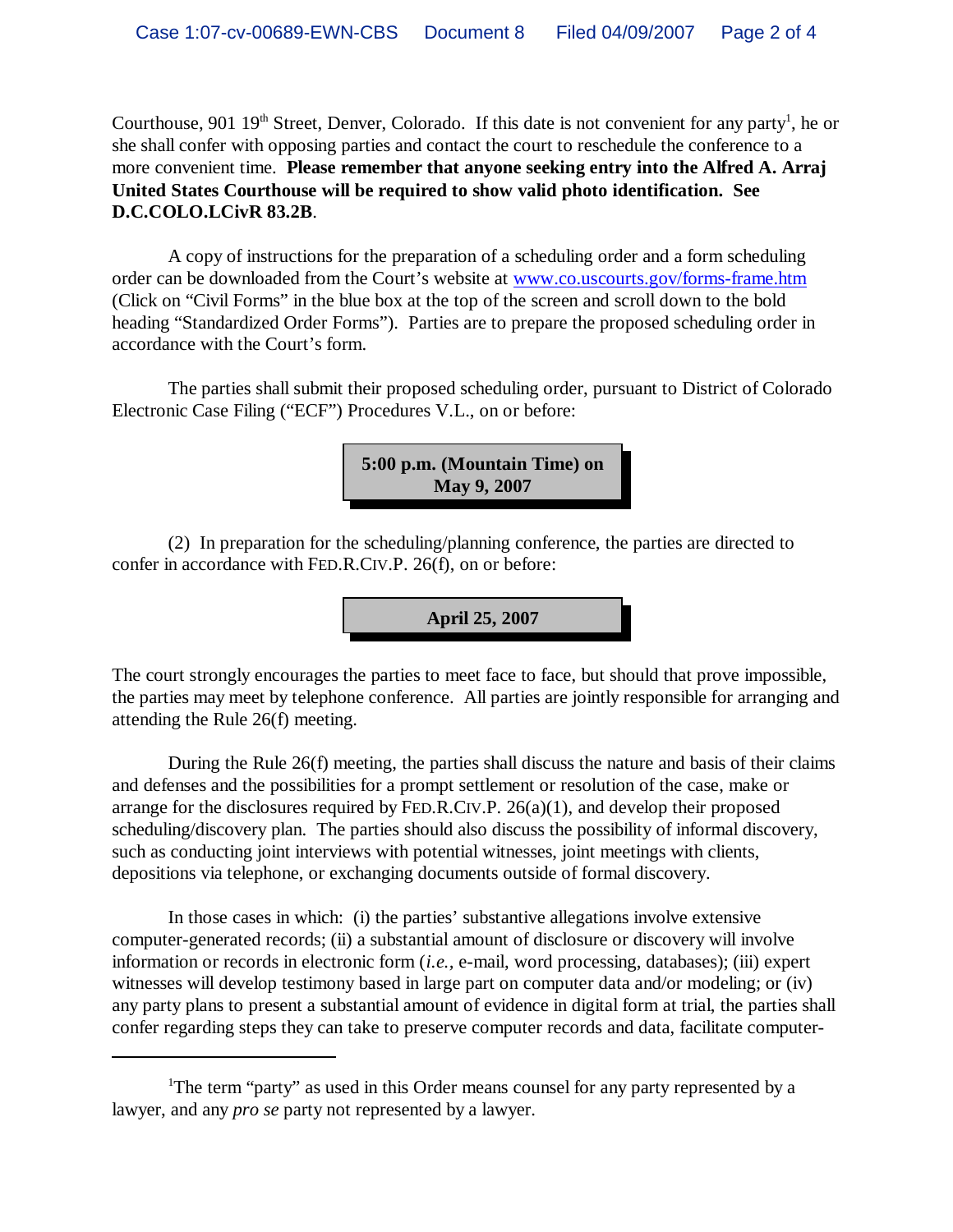based discovery and who will pay costs, resolve privilege issues, limit discovery costs and delay, and avoid discovery disputes relating to electronic discovery. The parties shall be prepared to discuss these issues, as appropriate, in the proposed Scheduling Order and at the scheduling and planning conference.

These are the minimum requirements for the Rule 26(f) meeting. The parties are encouraged to have a comprehensive discussion and are required to approach the meeting cooperatively and in good faith. The parties are reminded that the purpose of the Rule 26(f) meeting is to expedite the disposition of the action, discourage wasteful pretrial activities, and improve the quality of any eventual trial through more thorough preparation. The discussion of claims and defenses shall be a substantive, meaningful discussion.

The parties are reminded that pursuant to FED.R.CIV.P. 26(d), no discovery shall be sought prior to the Rule 26(f) meeting.

(3) The parties shall comply with the mandatory disclosure requirements of FED.R.CIV.P.  $26(a)(1)$  on or before:



Counsel and parties are reminded that mandatory disclosure requirements encompass computerbased evidence which may be used to support claims or defenses. Mandatory disclosures must be supplemented by the parties consistent with the requirements of FED.R.CIV.P. 26(e). Mandatory disclosures and supplementation are not to be filed with the Clerk of the Court.

(4) This matter also is referred to Magistrate Judge Shaffer for settlement purposes and with the authority to convene such settlement conferences and direct related procedures as may facilitate resolution of this case. The scheduling and planning conference is not a settlement conference, and no client representative is required to appear. Nonetheless, to facilitate an early evaluation for the possibility of settlement, parties shall e-mail a *brief* (15 pages or less including any attachments) Confidential Settlement Statement in PDF format to **Shaffer\_Chambers@cod.uscourts.gov** on or before **5:00 p.m. (Mountain Time) on May 9**, **2007**. This statement shall briefly outline the facts and issues involved in the case, and the possibilities for settlement, including any settlement authority from the client. Confidential settlements that are over fifteen (15) pages are to be submitted to the court as hard copies and shall be delivered to the office of the Clerk of the Court in an envelope marked "PRIVATE PER MAGISTRATE JUDGE SHAFFER'S ORDERS".

(5) All parties are expected to be familiar with the United States District Court for the District of Colorado Local Rules of Practice (D.C.COLOL.CIVR.). Copies are available through the District Court's web site: www.cod.uscourts.gov.

All out-of-state counsel shall comply with D.C.COLOL.CIVR. 83.3 prior to the Scheduling/Planning Conference.